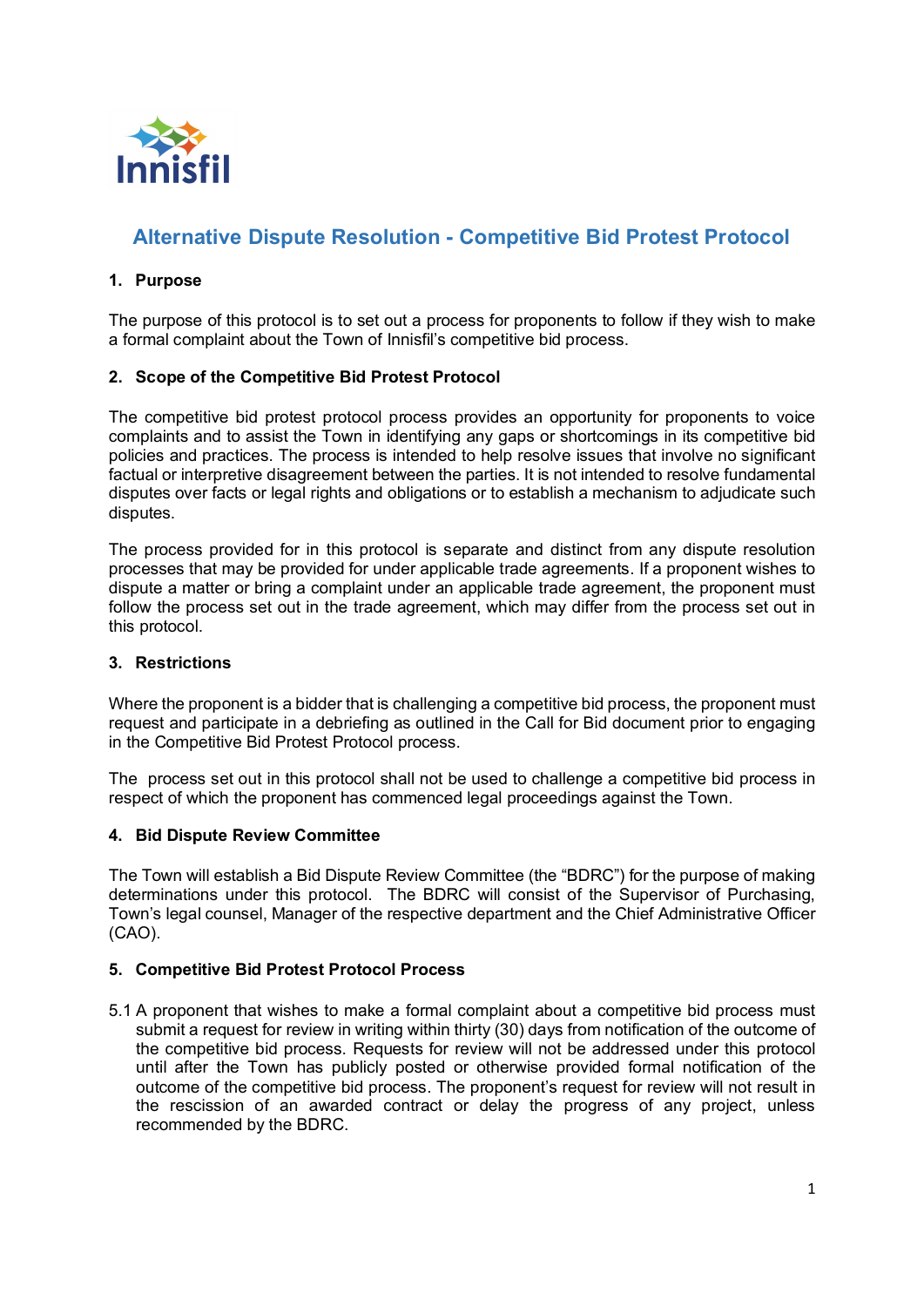

- 5.2 A request for review of a competitive bid process must be directed to the Town's Supervisor of Purchasing or designate identified in the solicitation document for the associated process, and must contain the following:
	- **EXECT** A clear statement as to which competitive bid process the proponent wishes to have reviewed;
	- **A** clear and detailed explanation of the proponent's concerns with the process, including specifics as to why it disagrees with the process or its outcome;
	- **Any accompanying documentation relevant to the proponent's concerns; and**
	- **The proponent's contact details, including name, telephone number and email** address.
- 5.3 Within five (5) business days from receiving the proponent's request for review, the Town will send an initial response to acknowledge receipt and indicate the date by which it will provide the proponent with a formal response. The Town will endeavor to make a determination and provide a formal response within twenty (20) business days from receipt of the proponent's request for review, or as soon as it is able.
- 5.4 The Town staff involved in the competitive bid process will conduct an initial review of the proponent's request for review in order to compile any and all background information and documentation relevant to the competitive bid process and the proponent's concerns. The proponent's request for review and the compiled background information and documents will then be submitted to the BDRC.
- 5.5 The BDRC will convene a meeting to review and consider the proponent's request for review and all internally compiled background information and documents. The BDRC may seek any additional information it requires and may consult with other Town officers or employees, legal counsel or other advisors, as necessary.
- 5.6 Upon completion of its review, the BDRC will make a determination and issue a response to the proponent as follows:
	- (a) If the BDRC finds that the proponent's rationale for requesting a review of the competitive bid process does not have merit, then it will issue a response to the proponent indicating that the BDRC has reviewed its concerns and provide reasons for its determination; or
	- (b) If the BDRC finds that the proponent's concerns in respect of the competitive bid process have merit, then it will further determine the appropriate resolution to the matter. In making its determination, the BDRC may consider any factors it considers relevant, including but not limited to:
		- ∂ whether the proponent participated in the competitive bid process or was prevented from doing so;
		- the seriousness of any deficiency found in the competitive bid process;